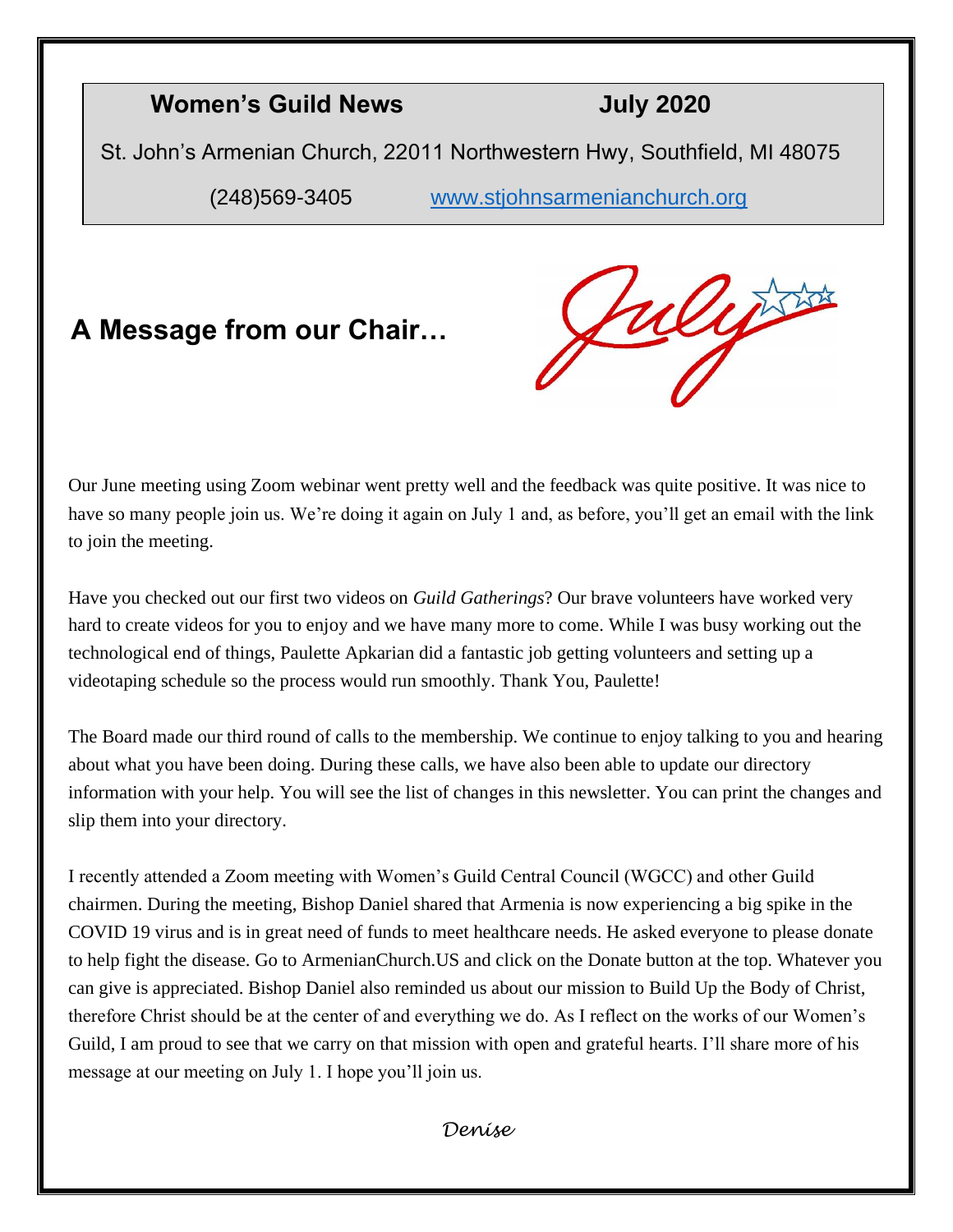

The Guild extends our sincere sympathy to Melina Fayroian on the passing of her dearest daughter Cynthia Annahid Watson on May 28, 2020.

- Asdvadz Hokeen Losavoreh



 We send our get well wishes to Helen Olsen and Joyce Obenhoff. As you heal and rest, know you are missed and thought of often.

We are happy to announce that our former parish secretary Tamara Martirosyan and her husband Karen had a baby girl, Eva, on June 14th. We congratulate Karen, Tamara and big brother and sister, Edgar and Emilia.



Anna Yeran Stamboulian was born on June 5, 2020 in Philadelphia, Pennsylvania. Proud parents and siblings are Thomas Jr. and Lucinda Stamboulian, Lucy and Stephen. Proud grandparents are Thomas Sr. and Linda Stamboulian and Stephen and Sandra Selverian.

Janice and Harry Megerian have their first grandchild! A boy!!!.... Maximiliano (Max) Megerian, born on June 23, 2020, to proud parents, Michael and Giulia Megerian.

Peyton Millie Stamboulian was born on June 25, 2020 in West Bloomfield, MI. The proud parents are Charles and Brittnay Stamboulian. The proud

grandparents are Thomas Sr. and Linda Stamboulian and Daniel and Linda Webster. **\_\_\_\_\_\_\_\_\_\_\_\_\_\_\_\_\_\_\_\_\_\_\_\_\_\_\_\_\_\_\_\_\_\_\_\_\_\_\_\_\_\_\_\_\_\_\_\_\_\_\_\_\_\_\_\_\_\_\_\_\_\_\_\_\_\_\_\_\_\_\_\_\_\_\_\_\_**



**YOU** Check out the attached flyer for more information about "Women's Guild Reimagined" Guild Gatherings on YouTube! Reimagined" Guild Gatherings on YouTube!



Attached to this month's newsletter you will find Women's Guild contact information changes and additions for you to print and insert into your Guild directory.

Just a friendly reminder about your annual Women's Guild 2020 Dues. Please make checks of \$25 to St. John's Women's Guild Include your name, address, phone, and email. Paulette Apkarian 7430 Brookberry Ct. West Bloomfield, MI 48322

If you have an announcement you would like to share, please email Nyree Giragosian at [nyreevgir@gmail.com](mailto:nyreevgir@gmail.com) or call (248)231-2547.

**\_\_\_\_\_\_\_\_\_\_\_\_\_\_\_\_\_\_\_\_\_\_\_\_\_\_\_\_\_\_\_\_\_\_\_\_\_\_\_\_\_\_\_\_\_\_\_\_\_\_\_\_\_\_\_\_\_\_\_\_\_\_\_\_\_\_\_\_\_\_\_\_\_\_\_\_\_\_**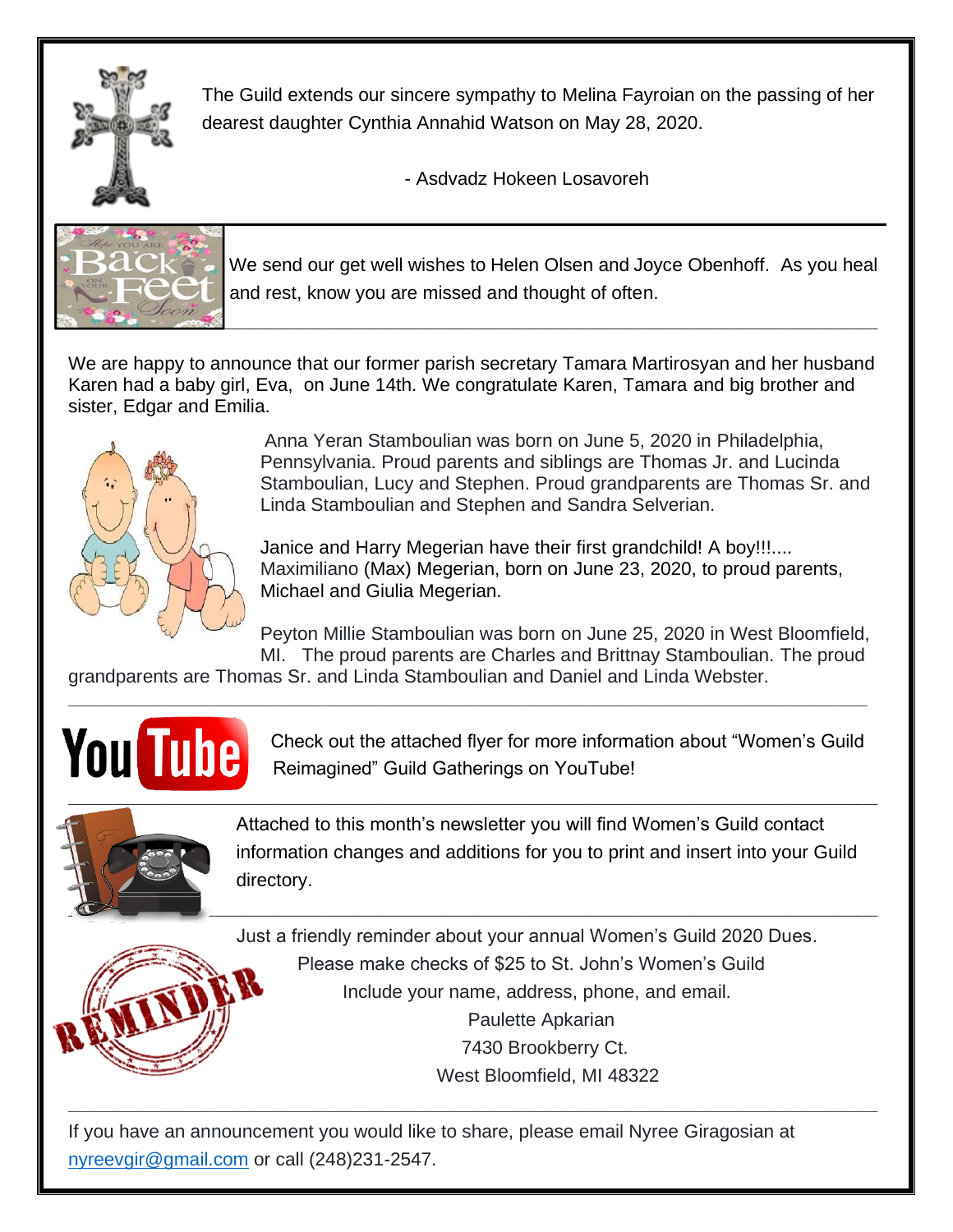

#### **THE WOMEN'S GUILD** OF ST. JOHN ARMENIAN CHURCH ~ SOUTHFIELD, MICHIGAN

#### **PRESENTS**

## **'GUILD GATHERINGS'**

 $\sim$  A SERIES OF CREATIVE VIDEOS ON YOUTUBE  $\sim$ 

**WEDNESDAY, JULY 8** "MAKING MANTI WITH THE WHOLE FAMILY" **BY MARIANNE** 

#### **WEDNESDAY, JULY 22**

"PLARNING: CREATING SLEEPING MATS FOR THE NEEDY" **BY EDITH** 

#### **CLICK ON THE LINK!**

https://www.youtube.com/playlist?list=PLgaajJ5B015V\_fCalk qdiHwLZU3qTyV71

Each published video will remain on the Guild Gatherings site to be viewed as often as desired.

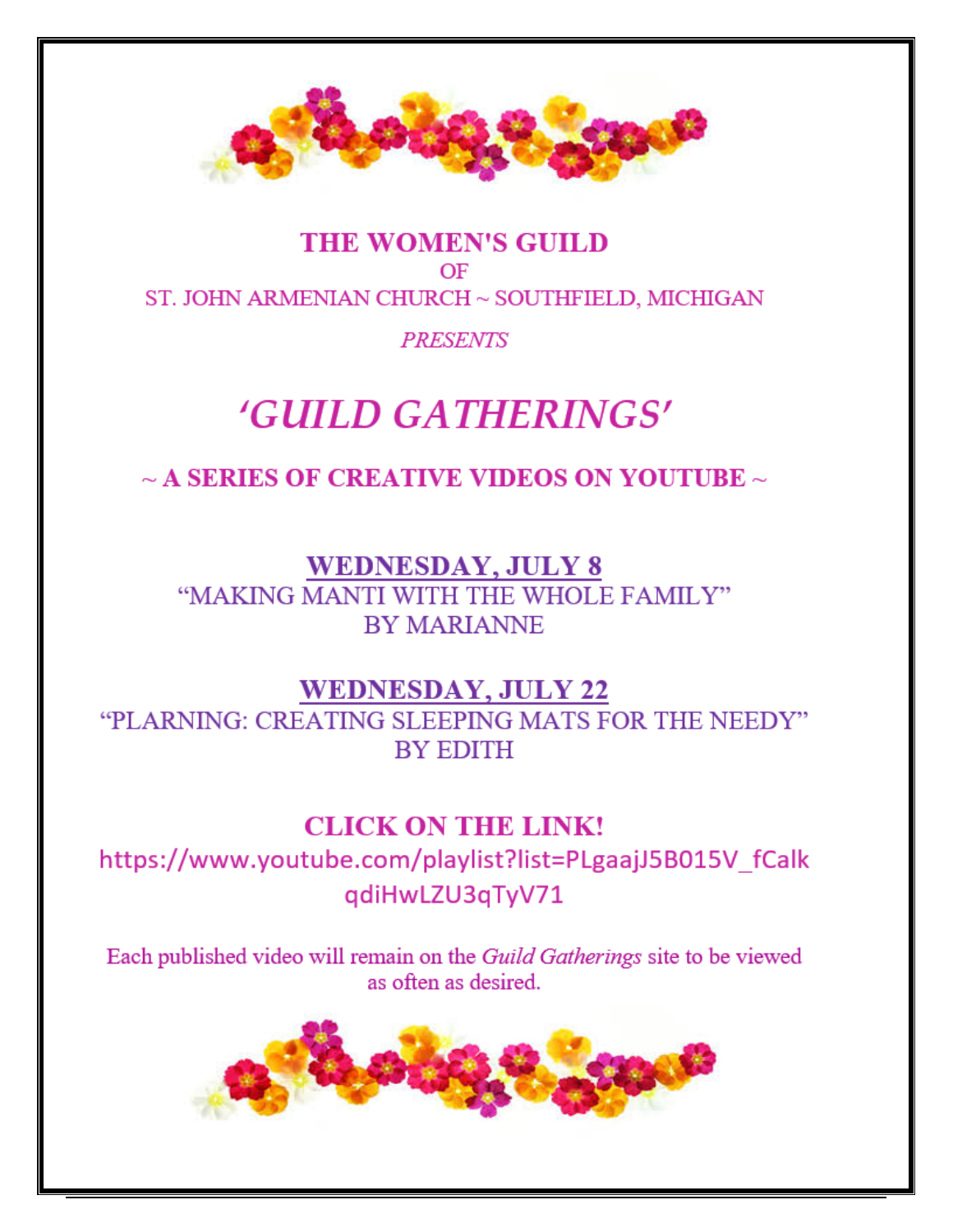# Women's Guild On-line General Body Meeting

**Wednesday, July 1, 2020 at 7:00pm**



Thanks to the Zoom Cloud Meetings computer application, we will be able to conduct our monthly meeting online virtually. Zoom allows us to have a meeting with video and audio. The Zoom app is free to download to your computer, tablet, or smart phone.

We had a fabulous turnout at the June  $1<sup>st</sup> ZOOM$  meeting – hope to "see" all of you on July 1<sup>st!!!</sup>

An email will be sent with a link to join the meeting.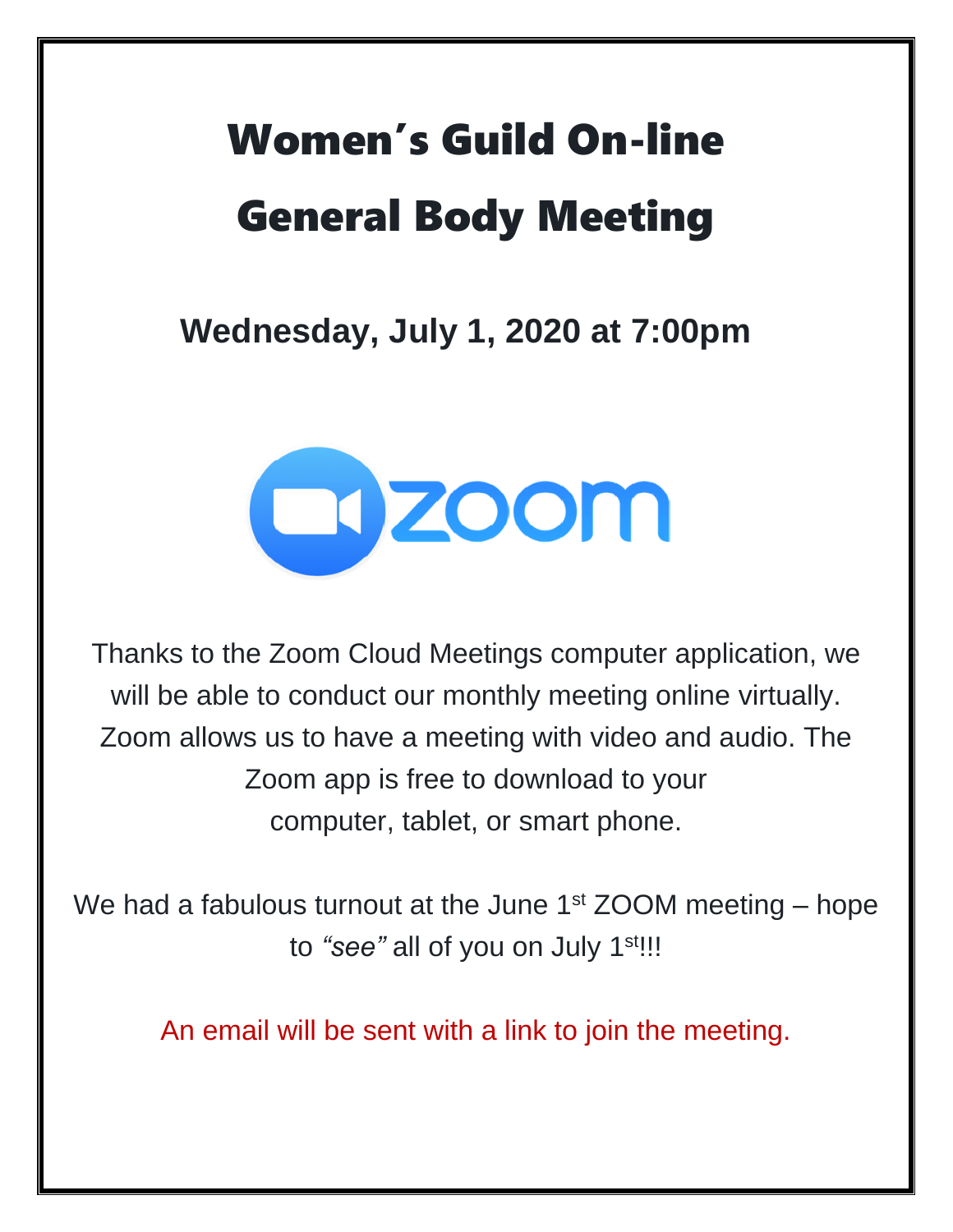| St. John Women's Guild Directory 2020     | Louise Brocher -                          |
|-------------------------------------------|-------------------------------------------|
| <b>Corrections/Additions</b>              | add - emestbrocher09@gmail.com            |
|                                           | Katherine Channell -                      |
| Corene Akarakcian                         | change - # is cell kpetryszak13@gmail.com |
| add - caa444@gmail.com                    | Diana Cohen-                              |
| Patricia Akkashian                        | Email correction                          |
| patriciaakkashian70@gmail.com             | elitewomenshealth2@gmail.com              |
| Annrae Anusbigian                         | Judy Cristiano                            |
| Delete (313)886-4993, Use cell phone only | Email - djcrist100@gmail.com              |
| Paulette Apkarian -                       | Alice Chavdarian -                        |
| use only - cell (248) 225-3823            | passed away                               |
| Anita Arslanian -                         | Mary Demir-                               |
| a.arslanian@sbcglobal.net                 | correct - 14623 Bonaire Blvd. Unit 601    |
| Gladys Artinian                           | Delray Beach, FLA 33446                   |
| add - leoartinian@att.net                 | Michelle Ducato -                         |
| zip code 48331-1164                       | Delete 248-594-8684, Use cell phone only  |
| Lisa Bahm -                               | Evie Ezmerlian                            |
| correct - cell 1 (248) 231-6511           | correct - (248) 931-5566                  |
| Yn. Maran Bagdasarian -                   | Linda Franquist                           |
| correct -sp. Bagdasarian,                 | add - 1 (313) 204-6146                    |
| (201)665-9625, house 4301                 | Alberta Godoshian                         |
| Angela Banerian -                         | mgodosh@yahoo.com                         |
| add - (248) 982-0202,                     | Aralynn Haidostian                        |
| angiebaner@comcast.net                    | add - cell (248)840-1765                  |
| Nancy Banks-                              | Carol Hazergian                           |
| change $\#$ - (248)356-8730               | resigned                                  |
| Anna (Pepsi) Baylerian                    | Darlene Hazergian                         |
| add - cell (248)561-9349                  | resigned                                  |
| Nancy Berryman                            | Linda Houhanisin -                        |
| add - cell (248) 568-6699                 | add - cell (248) 321-3896                 |
| Delores Blakian                           | Nora Hutter-                              |
| phone would not go through                | correct - Bloomfield Township, 48301-2923 |
| Lisa Boyadjian                            | Sandy Jamian                              |
| correct - Yorkridge St.                   | add - cell (248) 909-0547                 |
| Anita Boyagian-                           | add - 48336-4265<br>Linda Jevahirian      |
| correct sp - Boyajian                     | Cheryl Joboulian                          |
|                                           | change # to cell (248) 982-6580           |
|                                           |                                           |